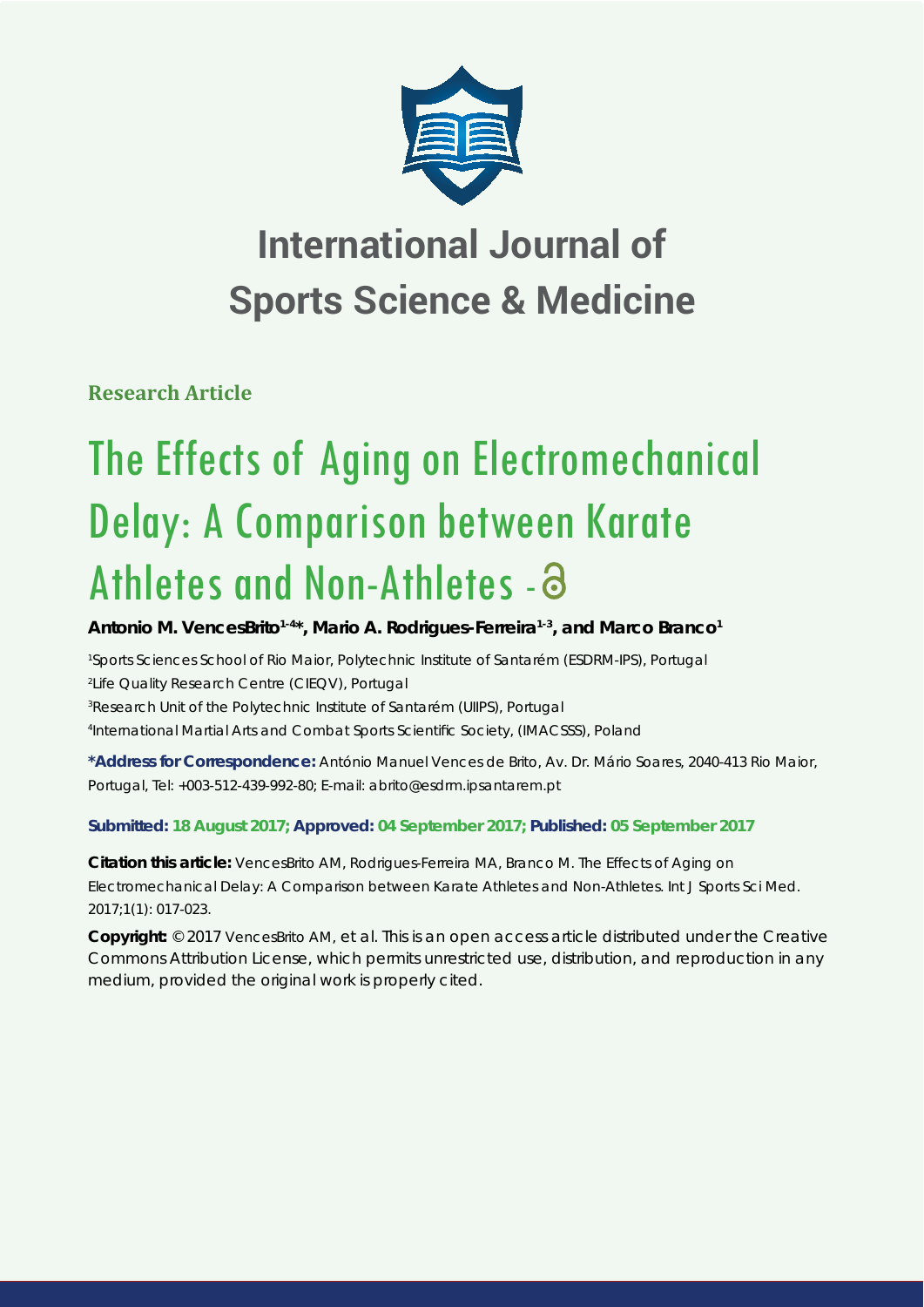# **ABSTRACT**

Normal aging in humans is associated with a progressive decline in biological functions that affect motor performance. This study intended to analyze the effects of aging on electromechanical delay during the mae-geri kick performance. Forty-six males were divided into three groups according to age and sports practice: 9 veteran karate practitioners aged between 50 and 63 years (VetK), 21 young karate practitioners (YgK) and 16 non-karate practitioners aged between 18 and 35 years old. Electromechanical delay was defined as the time interval between the onset of the electric activity of a muscle and the beginning of joint movement. The statistical analysis was performed with One-Way Analysis of Variance and Turkey HSD Post-Hoc (SPSS, version 17.0). Rectus femoris EMD was found to be significantly longer in VetK, suggesting that aging has a negative impact on the neuromuscular activity and contractile capacity of this muscle.

**Keywords:** Electromyography; Karate; Combat sports

# **INTRODUCTION**

It is a fact that older adults are increasing in the human population with life expectancy increase, wherein sports practice is associated with health maintenance and a better quality of life in older people. However, human aging leads to a progressive decline in biological functions that affect the body and so the locomotor system [1] and the sportive performance. With increasing of age also, the nervous system is affected by the continuous loss of neurons and the decrease of functional capacity of the remaining neurons [2], leading to a decrease in axons potential action conduction velocity due to demyelization [3-7]. Sensory-motor and cognitive abilities weaken with aging [8], affecting the capacity to receive the sensory information [9-12], to centrally process information [13] and to execute the response through muscle contraction [14]. In addition, the proprioceptive receptors related to limb position and movement deteriorate with aging and are associated with a decrease in the neuromuscular control and an increase in the risk of falls in older adults [15], which could be related to a slower reaction time in older adults [16-18] compared to young adults. Skeletal muscle aging is characterized by a decrease in muscle mass due to the loss of muscle fibers [19,20], which is the main reason for a decrease in strength observed with increasing age [21,22]. The decrease of the neuromuscular junction surface area causes an increase in the time that a muscle takes to contract in response to nervous stimuli [2]. Other effects of aging are associated with a reduced aerobic capacity [23] and with an increased recovery time due to a decrease in the oxidative capacity and a decrease in the density of capillaries in skeletal muscle [2,24]. At the skeletal system, people lose bone mass as they age because there is a decline in the number of osteoblasts [25], which decreases the rate of matrix formation compared with the rate of matrix breakdown by osteoclasts [2]. Joints lose articular cartilage and cartilage matrix, becoming stiffer and less flexible [26]. In addition, connective tissues with abundant collagen, such as tendons and ligaments, become less flexible and more brittle [2]. Despite the fact that age-related changes are inevitable, the rate of development is largely determined by genetic characteristics and individual lifestyle [8], but training is considered a way of slowing these effects of aging [27-31]. Accordingly, Holviala, et al. [28] found significant improvements in maximal and explosive strength, peak  $\rm VO_{2}$ , walking speed and balance, in healthy men with average 56 years old, after 21-week twice weekly in the endurance training and combined strength and endurance training groups. It has also been reported that training altered the angle-torque relation, associated with the increase in agonist activation and changes in muscle-tendon properties [29]. Thus, regular strength, endurance or combined strength and endurance training with adequate intensity may decrease some of the physiological effects of aging seen in skeletal

muscle [31]. The study of neuromuscular activity in sports athletes generally uses electromyography systems to collect several data from muscle activity. In the present study, the Surface Electromyography (SEMG) analysis was used to identify the time interval between the onset of the electric activity of a muscle and the beginning of the joint movement. This time is considered the Electromechanical Delay (EMD) [32,33] and represents the motor units' activation and shortening of the elastic series component of the musculoskeletal system [34]. Studies that analyse the effects of aging on EMD are scarce. Grosset, et al. [35], in their research on children between 7 and 11 years old, found that EMD decreases with age, in plantar flexor muscles using supramaximal electrical stimulations. However, it has been reported that EMD increases with aging in subjects aged between 18 and 60 years old, using supramaximal stimulation [36]. Nevertheless, there are no studies that analyse the effects of aging on EMD during the performance of sport-specific motor skills. Therefore, the aim of this study was to analyse the effects of aging on EMD in karate practitioners when they perform the frontal kick, the *mae-geri*. Supporting the actual knowledge about the effects of aging on the neuromuscular system, we hypothesized that EMD increases with the aging process in veteran karate practitioners even though they remain physically active.

# **METHODS**

### **Participants**

Forty-six male subjects volunteered to participate in the study and signed an informed consent document. Three groups were formed according to sport, years and level of practice, and age of the participants: 9 veteran karate practitioners aged between 50 and 63 years (VetK); 21 young karate athletes aged between 18 and 35 years (YgK); and 16 non-karate athletes aged between 18 and 35 years (NK) but physically active in other sports. All participants were in perfect health and without a history of neuromuscular or cardiovascular disease. The demographics of the three groups are shown in table 1.

#### **Experimental Procedures**

All experimental procedures were approved by the scientific committee of the Sports Sciences School of Rio Maior, Polytechnic Institute of Santarém, and performed in agreement with the ethical standards of the Helsinki Declaration [37]. Each subject participated in a single measurement session where the SEMG activity of five muscles and the kinematic of the right lower limb (dominant) were recorded simultaneously. The studied motor skill was the karate kick *mae-geri*, which started from the karate stance of *zenkutsu-dachi* and ended when the metatarsals (*koshi*) hit the vertical training bag, with target area set at a height of 90 cm from the ground and at a distance of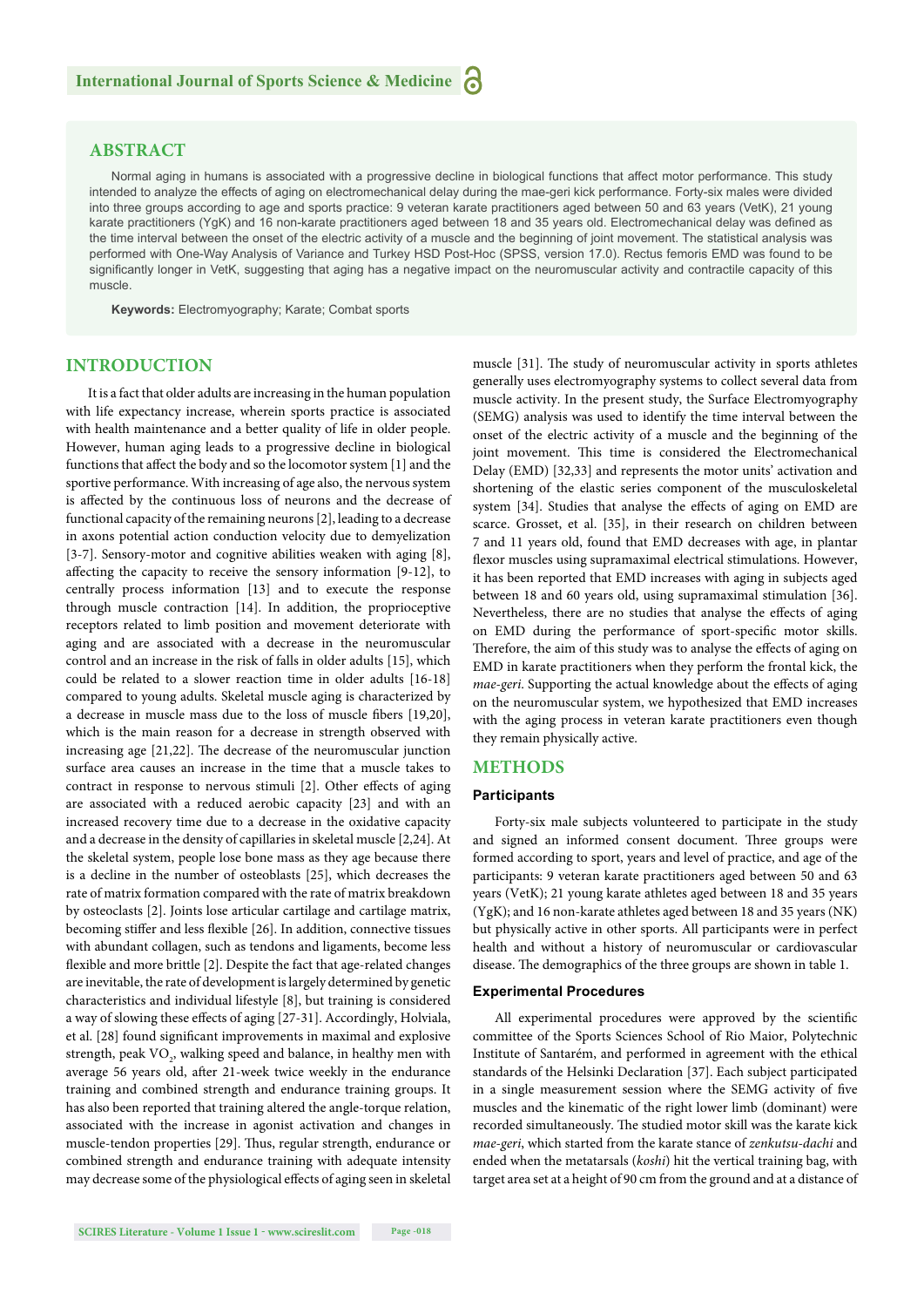| Table 1: Demographic characterization of participants in the study. |                             |                              |                              |        |           |  |  |
|---------------------------------------------------------------------|-----------------------------|------------------------------|------------------------------|--------|-----------|--|--|
| Variable                                                            | <b>VetK</b>                 | YgK                          | <b>NK</b>                    | F      | P         |  |  |
| Age (years)                                                         | $54.2 \pm 3.9$              | $22.9 \pm 5.4$               | $23.1 \pm 5.8$               |        |           |  |  |
| Height (cm)                                                         | $176.3 \pm 4.7$             | $172.7 \pm 7.0$ <sup>a</sup> | $178.8 \pm 6.2$ <sup>a</sup> | 4.388  | 0.018     |  |  |
| Weight (kg)                                                         | $76.3 \pm 9.2$              | $71.8 \pm 15.0$              | $73.3 \pm 10.2$              | .424   | <b>NS</b> |  |  |
| Fat mass (%)                                                        | $19.0 \pm 2.2$ <sup>a</sup> | $13.3 \pm 6.8^{\circ}$       | $14.5 \pm 4.3$               | 3.579  | 0.036     |  |  |
| Inferior limb length (cm)                                           | $91.2 \pm 3.4$              | $88.9 \pm 5.0$               | $90.4 \pm 4.6$               | 1.001  | <b>NS</b> |  |  |
| Weekly training (h)                                                 | $5.3 \pm 1.7$               | $7.4 \pm 4.5^{\circ}$        | $3.5 \pm 1.8^a$              | 5.000  | 0.012     |  |  |
| Black belt level (Dan)                                              | $4 \pm 1.7^{\circ}$         | $1 \pm 0.6^{\circ}$          | $\overline{\phantom{a}}$     | 53.071 | < 0.001   |  |  |
| Training practice (years)                                           | $34.8 \pm 9.9^{a,b}$        | $13.4 \pm 4.4^a$             | $9.9 \pm 4.3^b$              | 71.287 | < 0.001   |  |  |

Values are mean ± SD. ANOVA P values are shown. VetK: Veteran Karate Practitioners; YgK: Young Karate Athletes; NK: Non-Karate Athletes; cm: Centimeter; kg Kilogram; %: Percentage; h: Hour.

a,bSignificant ( $p < 0.05$ ) difference between groups, respectively. NS: Not Significant.

| Joint movements            | <b>VetK</b>      | YgK              | <b>NK</b>        | F     | D         |
|----------------------------|------------------|------------------|------------------|-------|-----------|
| Pelvic girdle (ms)         | $535.4 \pm 68.2$ | $499.2 \pm 55.7$ | $503.9 \pm 54.7$ | .572  | <b>NS</b> |
| Hip flexion (ms)           | $488.3 \pm 77.0$ | $479.0 \pm 70.5$ | $460.7 \pm 57.2$ | 2.857 | <b>NS</b> |
| Knee extension (ms)        | $410.9 \pm 41.4$ | $374.9 \pm 59.0$ | $365.6 \pm 25.6$ | 1.923 | <b>NS</b> |
| Ankle plantar flexion (ms) | $354.2 \pm 43.3$ | $325.9 \pm 38.5$ | $338.6 \pm 30.4$ | 1.277 | <b>NS</b> |

each participant's lower limb length. Figure 1 shows the experimental setup of a veteran karateka performing the *mae-geri* kick movement from the starting stance of *zenkutsu-dachi* until the final position with the foot contacting the target.

**Surface Electromyography:** Before beginning the data collection, the participants were instructed and the skin prepared according to the European Recommendation for Surface Electromyography (SENIAM - Surface Electromyography for the Non-Invasive Assessment of Muscles) [38]. The SEMG was recorded through the MP100 Data Acquisition System with a sampling rate of 1050 Hz, with active bipolar surface electrodes (centres separated by 20 mm), TSD Model 150TM (BIOPAC Systems, Santa Barbara, CA, USA), with an input impedance of 10 GΏ, noise of 1 μV, common mode rejection ratio (CMRR) of 95 db and gain of 1000. SEMG was recorded from Rectus Femoris (RF) and Vastus Lateralis (VL) portions of the Quadriceps Femoris, long head of the Biceps Femoris (BF), Tibialis Anterior (TA) and Lateralis Gastrocnemius (GA). The signals were digitally filtered (10 to 400 Hz), full wave rectified, smoothed with a low pass filter of 12 Hz (Butterworth, 4th order), and normalized using the average value of the maximum peak of electromyographic activity of the three runs [39,40] in each studied muscle. The participants kicked in response to a sound stimulus activated by a trigger linked and synchronized with the SEMG and the video recording device. Each participant performed three kicks in the fastest and strongest way they could, with a rest period of 30 seconds between repetitions. The median value of the three trials was used for analysis.

Kinematics: The *mae-geri* kick was filmed with a high-speed camera (Casio EX-FH20), with a 210 Hz sampling frequency, positioned perpendicular to the plane of movement at a distance of two meters. Five reflective markers placed in the lower limb, identified the location of the right anterior superior iliac spine, the prominence of the greater trochanter, the lateral condyle of the femur, the fibular malleolus and the dorsal facet of the second metatarsal head. To identify the coordinates in all frames of the participant's reflective markers, the virtual lab space was calibrated. The initial data were smoothed by the Ariel Performance Analysis System (APAS, Ariel Dynamics-2003) with a low pass digital filter of 5 Hz cut-off [41] then cut and analysed. The criterion for cutting the raw data of SEMG and video records was to carry out the initial cut 200 ms before the trigger input signal and the final cut 200 ms after the first frame where *koshi* contacts with the bag. The first frame was considered the instant time 0 for all measurements. On the final files the onset/ offset determination of muscle activation and the onset of segmental movements were performed visually by an expert researcher on the Matlab outputs. The remaining data were automatically processed through the Matlab software. For this study muscle EMD was defined as the time interval from the onset of the SEMG until the beginning of the joint movements [32,33,42,43] of the lower limb.

#### **Statistical Analysis**

Descriptive data are presented as means and standard deviations. Normality of the data distribution (Shapiro-Wilks test) and homogeneity of variances (Levene's test) were evaluated for all variables. One-Way Analysis of Variance (ANOVA) was performed to examine the differences between the three groups on the dependent variables. When a significant difference was found, Tukey HSD posthoc test was used for the specific comparisons. Statistical analysis was performed with Statistical Package for the Social Sciences (SPSS 17.0 for Windows ®, SPSS Inc, Chicago, USA) and the level of statistical significance was set at  $p \le 0.05$ .

# **RESULTS**

#### **Demographic characteristics**

Body fat percentage ( $p = 0.029$ ), black belt level ( $p < 0.001$ ) and years of karate training practice ( $p < 0.001$ ) were significantly higher in VetK compared with YgK. VetK had significantly higher training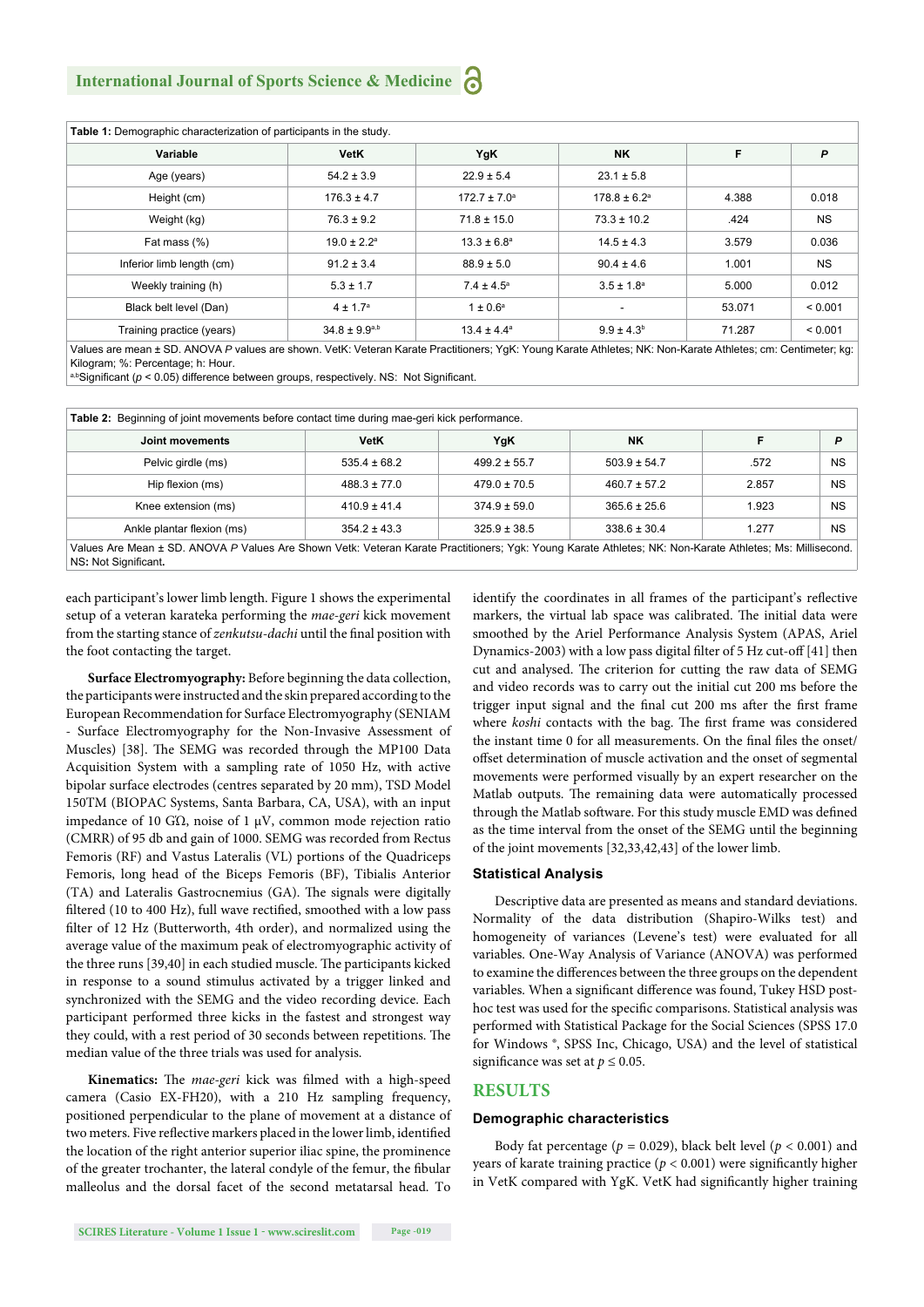

**Figure 1:** Illustration of the experimental setup showing a veteran karateka performing the mae-geri kick movement from the starting stance of zenkutsu-dachi until the final position with the foot contacting the target.

practice than NK ( $p < 0.001$ ; Table 1). YgK presented a significantly smaller height ( $p = 0.015$ ) and a significantly higher weekly training hours ( $p = 0.009$ ) compared with NK (Table 1).

#### **Joint movement time**

Table 2 shows the joint movements onset time as well as significant differences between groups.

The onset time of the joint movements showed a similar kinematic sequence between groups when they perform the *mae*geri kick. VetK first moves the pelvic girdle, about 535 ms before the contact with the bag, following by the hip flexion, knee extension and ankle plantar flexion, about 488 ms, 411 ms and 354 ms, respectively. The joint movement times tend to be longer in VetK; nevertheless, no significant differences were found between groups (Table 2).

#### **Electromechanical delays**

In the pelvic girdle movement, VetK presented a significantly longer RF EMD than YgK ( $p = 0.046$ ) and the YgK showed a significantly shorter BF EMD than NK ( $p = 0.001$ ). In the hip flexion movement, a significantly longer RF EMD was found in VetK compared with the YgK ( $p = 0.015$ ) and a significantly shorter RF EMD in YgK compared with the NK ( $p = 0.036$ ). A significantly shorter BF EMD was found in YgK compared with the NK ( $p =$  $0.001$ ). The knee extension movement shows a significantly longer RF EMD in VetK compared with YgK ( $p = 0.029$ ) and a significantly shorter EMD between YgK and NK ( $p = 0.019$ ), as well as in the BF ( $p = 0.001$ ). No significant differences were found between groups in the TA and GA muscles EMD in the ankle plantar flexion (Table 3).

# **DISCUSSION**

Aging is a natural process that carries on biological and physiological modifications on the human body and brings constraints to the individual quality of life. Some of those constraints are related to the degeneracy of the nervous and musculoskeletal systems that, consequently, might create constraints on mobility and balance in the older people. Regular sports practice is recommended as a prevention factor to keep a healthy body, trying to delay the effects of aging [30]. This idea is corroborated by the present study's findings. It seems that age doesn't affect the performance of the *mae-geri* kick in what concerns the proximal to distal sequence [44-47] of segmental kinematic pattern, which is similar between the three groups. This pattern is related to the transition from a bipedal stance to a onefoot stance, with the energy transference from the hip flexion to the knee extension and consequently to the foot (metatarsals) hitting the training bag with the highest velocity as possible. However, an adjustment in the onset of the joint movements exists, which tends to be anticipated in VetK but without statistically significant differences between groups (Table 2). Despite the similar results of kinematic pattern, the VetK in the muscle activity to perform the hip flexion movement showed a significantly longer EMD in the RF than YgK, and the same tendency exists in relation to the NK, which could be associated with aging factors [36] as the decrease in tendon stiffness [48], the deterioration of tendon material [2,49], loss of muscle mass [19,20], and the decrease in the velocity of muscle stimulation by the nervous system [8], conducts to an anticipation of the muscle recruitment and contraction. On the other hand, the YgK showed a significantly shorter RF EMD than NK and in its antagonist, the

| Table 3: Shows the EMD and the statistical differences between the groups. Muscles EMD during mae-geri kick performance. |            |                          |                               |                               |       |           |  |
|--------------------------------------------------------------------------------------------------------------------------|------------|--------------------------|-------------------------------|-------------------------------|-------|-----------|--|
| <b>Movement</b>                                                                                                          | <b>EMD</b> | <b>VetK</b>              | YgK                           | <b>NK</b>                     | F     | P         |  |
| Pelvic girdle                                                                                                            | RF (ms)    | $80.3 \pm 45.5^{\circ}$  | $9.8 \pm 58.0^{\circ}$        | $63.1 \pm 91.0$               | 3.942 | 0.028     |  |
|                                                                                                                          | BF (ms)    | $-26.5 \pm 71.9$         | $-86.7 \pm 118.9^{\circ}$     | $45.8 \pm 65.5^{\circ}$       | 7.769 | 0.001     |  |
| Hip flexion                                                                                                              | RF (ms)    | $127.4 \pm 59.1^a$       | $32.3 \pm 70.1^{a,b}$         | $103.7 \pm 97.3$ <sup>b</sup> | 5.546 | 0.008     |  |
|                                                                                                                          | BF (ms)    | $6.3 \pm 91.0$           | $-64.6 \pm 130.6^a$           | $85.1 \pm 79.9^{\circ}$       | 7.673 | 0.002     |  |
| Knee extension                                                                                                           | RF (ms)    | $204.9 \pm 42.5^{\circ}$ | $133.7 \pm 59.4^{a,b}$        | $198.3 \pm 80.6^b$            | 5.477 | 0.008     |  |
|                                                                                                                          | $VL$ (ms)  | $146.9 \pm 51.3$         | $125.8 \pm 65.4$              | $174.1 \pm 71.1$              | 2.340 | <b>NS</b> |  |
|                                                                                                                          | BF (ms)    | $92.6 \pm 56.0$          | $38.5 \pm 129.2$ <sup>a</sup> | $179.8 \pm 72.5^{\circ}$      | 7.836 | 0.001     |  |
| Ankle plantar<br>flexion                                                                                                 | TA (ms)    | $262.2 \pm 45.9$         | $246.8 \pm 85.4$              | $240.1 \pm 86.6$              | .222  | <b>NS</b> |  |
|                                                                                                                          | GE (ms)    | $124.6 \pm 56.4$         | $138.6 \pm 46.3$              | $110.8 \pm 51.1$              | 1.416 | <b>NS</b> |  |

Values Are Mean ± SD. ANOVA P Values Are Shown. EMD: Electromechanical Delay; RF: Rectus Femoris Portion Of The Quadriceps Femoris; BF: Long Head Portion Of The Biceps Femoris; VL: Vastus Lateralis Portion Of The Quadriceps Femoris; TA: Tibialis Anterior; GE: Lateralis Gastrocnemius; Vetk: Veteran Karate Practitioners; Ygk: Young Karate Athletes; NK: Non-Karate Athletes; Ms: Millisecond.<br><sup>A,B</sup> Significant *(p <* 0.05*)* Difference Between Groups, Respectively. NS: Not Significant.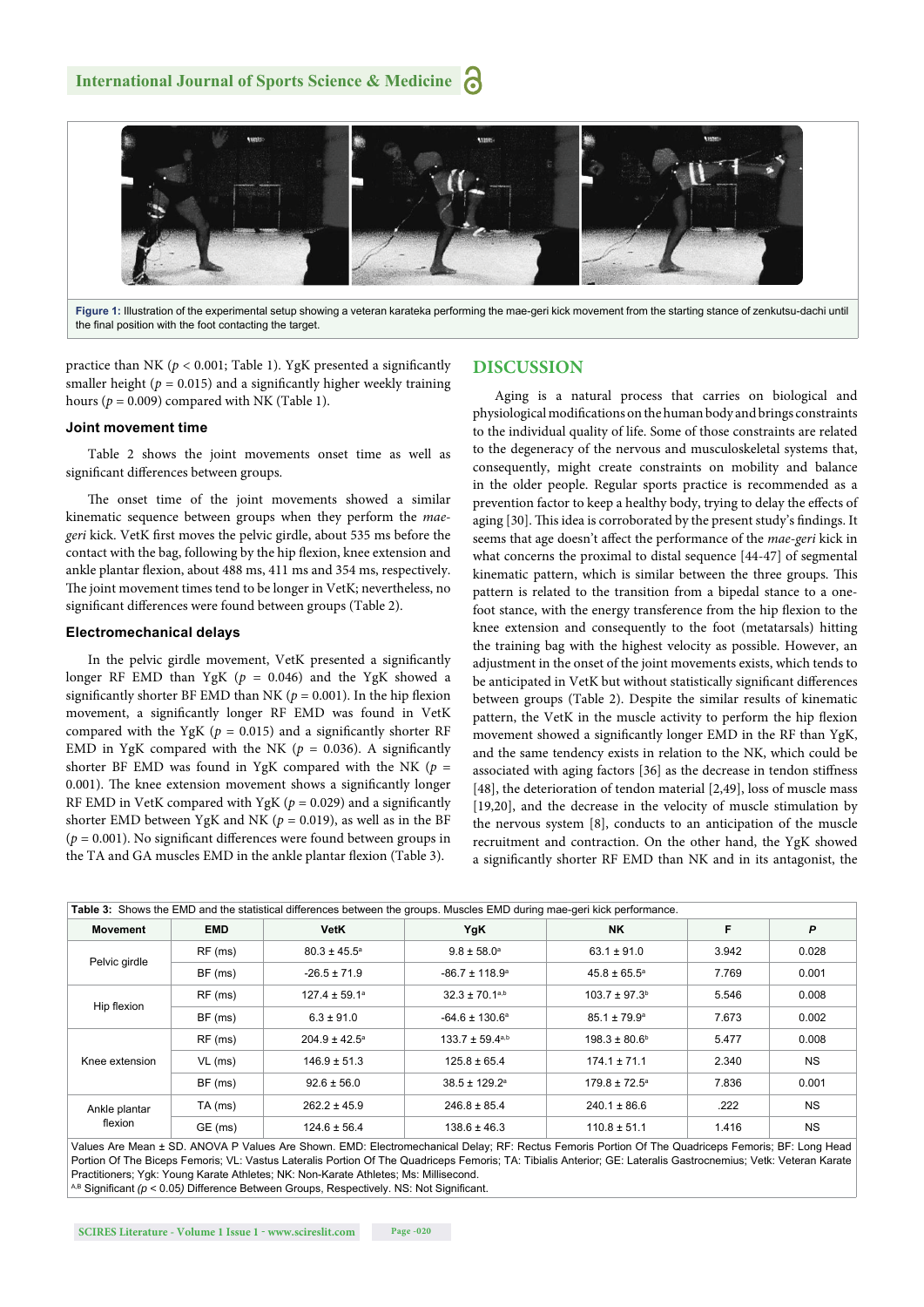# **International Journal of Sports Science & Medicine**

BF, revealing an activation of those muscles closer to the beginning of the segmental movement in this group, but with the BF being activated after the hip flexion started. This activation strategy is associated with karate training, which increases the braking efficiency of the antagonist hip flexion muscles in YgK and increases the neuromuscular pattern of reciprocal innervation to control of *maegeri* performance. In fact, BF muscle has a negative value in the VetK and YgK groups in pelvic girdle movement compared with NK, and in hip flexion between YgK and NK, suggesting that his antagonist action in karate athletes is lesser, beginning after the movements are initiated. Those differences were related to sports practice [50] and identify that Vetk and YgK remain with a similar BF control pattern. However, the breaking action of this antagonist muscle in the joint movement allows better control of the kick execution in the NK with intent to protect the joints structures [30,51] but shows that the movement was not learned or trained for [43].

In the knee extension movement during the *mae-geri* kick execution, the significantly longer RF EMD in VetK compared with YgK suggests that the older karatekas need more time to transfer the contractile muscle energy to extend the leg in the knee joint. The neuromuscular impairment could be the reason for this longer EMD, but another possibility is the double action of this muscle [30,52,53]. It acts in the hip as in the knee during the kick performance. However, the significantly shorter EMD in YgK compared with NK shows a better transference of contractile energy to the knee joint in YgK, which seems to be related to sports practice, namely by the fact that experienced karate athletes usually presented shorter EMD compared with NK [43]. In addition, Kubo et al. [54] found a significant decrease in EMD after a 12-week training program of isometric knee extensions in healthy men, suggesting that training might be effective for shortening the EMD, despite the fact that a 7-week sprint training did not significantly change the electromechanical delay of knee extensor muscles [55]. However, in the present study, YgK had 13 years of training practice and a shorter EMD was expected.

The VL, portion of *quadriceps femoris*, also responsible for the knee extension, does not show significant differences between groups. Nevertheless, a tendency of lower EMD exists in both karateka groups than in the NK group, reflecting a more efficient transference of contractile energy to begin the knee extension in karatekas than in NK due to the karate practice. But between the two karate groups, the VL EMD tends to be longer in VetK, reflecting the consequences of the aging process on the neuromuscular activity.

The training and age effects are presented too in the BF EMD in its antagonist action of the knee extension where the YgK showed a significantly shorter EMD than VetK and NK, but the VetK tends to have a shorter EMD than NK. So the shorter EMD in the karateka groups should be associated with an efficient breaking control of knee extension movement [53] to kick, anticipating the BF intervention, contrary to what the NK does. However, we must understand that this muscle begins to be stretched when the hip and knee start their movements in the kick performance.

The stabilization of the ankle joint, with the foot in plantar flexion, to hit the training bag with the *koshi* in the *mae-geri* performance is necessary to take advantage of the energy from the proximal joints to do a faster and stronger kick and to protect the ankle and foot joints. Nevertheless, there is inexistence of statistically significant differences between groups in TA and GE EMD during the kick performance; however, those muscles tend to have a longer EMD in the karateka groups than NK. This could be related to an anticipation of blocking the ankle joint and foot in the position to make the impact in the training bag in the NK, which is associated with inexperience, trying to decrease the injury risk. The practice seems to tend to avoid the early ankle blocking. Yet, the found tendency to a longer TA EMD and a lower GE EMD between the VetK and the YgK could be caused by the aging process and might be related to the foot plantar flexion anticipation done by the VetK.

# **CONCLUSION**

As previously hypothesized, aging increases the RF EMD in the VetK in relation to the pelvic girdle, hip flexion and knee extension movements, suggesting that aging has a negative impact on the neuromuscular activity and contractile capacity of this muscle. It can also be concluded that training reduces the EMD in the YgK compared with NK practitioners, specifically in the RF and BF muscles when they act in the hip flexion and knee extension movements, improving the kick performance.

The study was limited by the inexistence of a group with veteran non-karate practitioners that might complete the analysis and comparisons with the VetK group. The impossibility of collecting data from the muscles acting on the pelvic girdle stabilization and from the *iliopsoas* and *gluteus maximus* muscles could be a limitation to the analysis of the EMD in the hip flexion movement. Furthermore, the non-use of a wireless SEMG system could be a constraint to the kick performance during the study. However, this study brings useful information about the effects of aging on the neuromuscular system activity in the control of lower limb movement, specifically in the *mae-geri* kick performance, which is important for karate coaches, allowing them to improve the methodologies of practice with older people.

Further studies should analyse the EMD in older adult nonkarate practitioners and in female groups performing the *mae-geri* kick, considering a more extensive muscles analysis.

#### **REFERENCES**

- 1. Kulmala JP, Korhonen MT, Kuitunen S, Suominen H, Heinonen A, Mikkola A, et al. Which muscles compromise human locomotor performance with age? J R Soc Interface. 2014; 11: 20140858. https://goo.gl/1hZFsa
- 2. VanPutte CL, Regan JL, Russo AF, Seeley RR, Stephens TD, Tate P. Seeley's essentials of anatomy and physiology (9th ed.). New York: McGraw-Hill Education; 2016. https://goo.gl/eVcVcs
- 3. Bennett IJ, Madden DJ. Disconnected aging: cerebral white matter integrity and age-related differences in cognition. Neuroscience. 2014; 276: 187-205. https://goo.gl/DeY5a5
- 4. Jagga M, Lehri A, Verma SK. Effect of aging and anthropometric measurements on nerve conduction properties – A Review. Journal of Exercise Science and Physiotherapy. 2011; 7: 1-10. https://goo.gl/c7Pri9
- 5. Kemp J, Despres O, Pebayle T, Dufour A. Differences in age-related effects on myelinated and unmyelinated peripheral fibres: a sensitivity and evoked potentials study. Eur J Pain. 2014; 18: 482-488. https://goo.gl/AvZdS5
- 6. Peters A. The effects of normal aging on myelin and nerve fibers: a review. J Neurocytol. 2002; 31: 581-593. https://goo.gl/b88N43
- 7. Sato A, Sato Y, Suzuki H. Aging effects on conduction velocities of myelinated and unmyelinated fibers of peripheral nerves. Neurosci Lett. 1985; 53: 15-20. https://goo.gl/iMnpf2
- 8. Paltsyn AA, Komissarova SV. Age-related changes of the brain. Patol Fiziol Eksp Ter. 2015; 59: 108-116. https://goo.gl/rbRZYh
- 9. Kemp J, Despres O, Pebayle T, Dufour A. Age-related decrease in sensitivity to electrical stimulation is unrelated to skin conductance: an evoked potentials study. Clin Neurophysiol. 2014; 125: 602-607. https://goo.gl/uGeV8D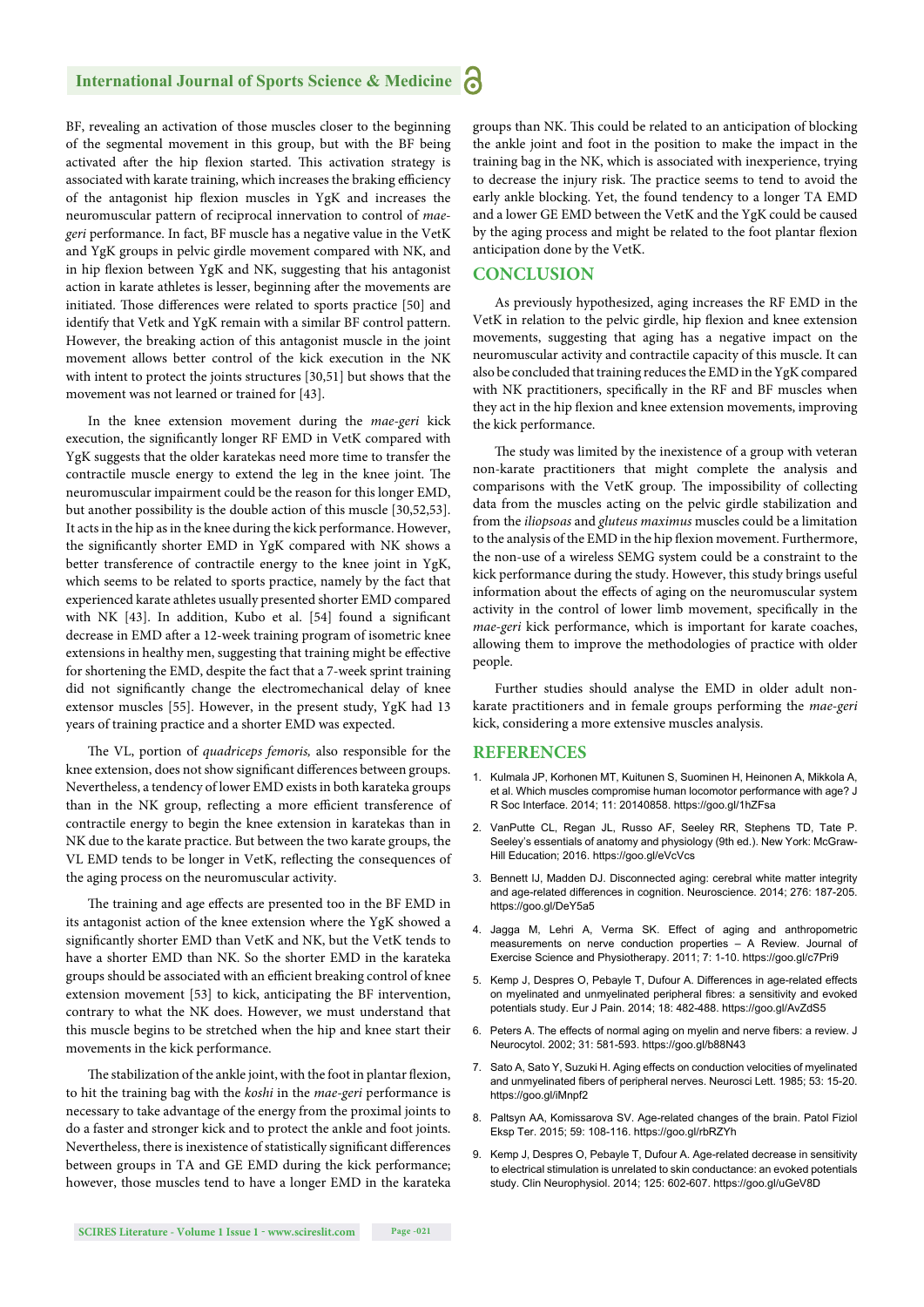# **International Journal of Sports Science & Medicine**

- 10. Lord SR, Dayhew J. Visual risk factors for falls in older people. J Am Geriatr Soc. 2001; 49: 508-515. https://goo.gl/m9zu8c
- 11. Matheson AJ, Darlington CL, Smith PF. Dizziness in the elderly and agerelated degeneration of the vestibular system. NZ J Psychol. 1999; 28: 10-16. https://goo.gl/SYzfYi
- 12. Whipple R, Wolfson L, Derby C, Singh D, Tobin J. 1993. Altered sensory function and balance in older persons. J Gerontol. 1993; 48: 71-76. https://goo.gl/B3gvFs
- 13. Rand MK, Stelmach GE. Effect of aging on coordinated eye and hand movements with two-segment sequence. Motor Control. 2012; 16: 447-465. https://goo.gl/Q85YaN
- 14. Kenney WL, Wilmore J, Costill D. Physiology of sport and exercise (5th ed.). Champaign: Human Kinetics; 2012. https://goo.gl/Yzi7cy
- 15. Proske U, Gandevia SC. The proprioceptive senses: their roles in signaling body shape, body position and movement, and muscle force. Physiol Rev. 2012; 92: 1651-1697. https://goo.gl/6VZWeK
- 16. Cuypers K, Thijs H, Duque J, Swinnen SP, Levin O, Meesen RL. Age-related differences in corticospinal excitability during a choice reaction time task. Age (Dordr). 2013; 35: 1705-1719. https://goo.gl/LtkHft
- 17. Hoff M, Trapp S, Kaminski E, Sehm B, Steele CJ, Villringer A, et al. Switching between hands in a serial reaction time task: a comparison between young and old adults. Front Aging Neurosci. 2015; 7: 176. https://goo.gl/LVcytV
- 18. John NA, Saranya K, Dhanalakshmi Y, John J. Aging-mediated neuromuscular instability and delayed choice reaction time. Int J Med Sci Public Health. 2016. https://goo.gl/q8veHh
- 19. Faulkner JA, Larkin LM, Claflin DR, Brooks SV. Age-related changes in the structure and function of skeletal muscles. Clin Exp Pharmacol Physiol. 2007; 34: 1091-1096. https://goo.gl/LfqoL2
- 20. Proctor DN, Balagopal P, Nair KS. Age-related sarcopenia in humans is associated with reduced synthetic rates of specific muscle proteins. J Nutr. 1998; 128(2 Suppl): 351-355. https://goo.gl/ieLpWY
- 21. Harbo T, Brincks J, Andersen H. Maximal isokinetic and isometric muscle strength of major muscle groups related to age, body mass, height, and sex in 178 healthy subjects. Eur J Appl Physiol. 2012; 112: 267-275. https://goo.gl/fjLtBv
- 22. Keller K, Engelhardt M. Strength and muscle mass loss with aging process. Age and strength loss. Muscles Ligaments Tendons J. 2014; 3: 346-350. https://goo.gl/xVhxLb
- 23. Hawkins S, Wiswell R. Rate and mechanism of maximal oxygen consumption decline with aging: implications for exercise training. Sports Med. 2003; 33: 877-888. https://goo.gl/bRZ834
- 24. Harris BA. The influence of endurance and resistance exercise on muscle capillarization in the elderly: a review. Acta Physiol Scand. 2005; 185: 89-97. https://goo.gl/FWsGND
- 25. Proctor CJ, Gartland A. Simulated interventions to ameliorate age-related bone loss indicate the importance of timing. Front Endocrinol (Lausanne). 2016; 7: 61. https://goo.gl/JTW63H
- 26. Loeser RF. Age-related changes in the musculoskeletal system and the development of osteoarthritis. Clin Geriatr Med. 2010; 26: 371-386. https://goo.gl/Tjjejb
- 27. Byrne C, Faure C, Keene DJ, Lamb SE. Ageing, muscle power and physical function: a systematic review and implications for pragmatic training interventions. Sports Med. 2016; 46: 1311-1332. https://goo.gl/A1yfdy
- 28. Holviala J, Kraemer WJ, Sillanpaa E, Karppinen H, Avela J, Kauhanen A, et al. Effects of strength, endurance and combined training on muscle strength, walking speed and dynamic balance in aging men. Eur J Appl Physiol. 2012; 112: 1335-1347. https://goo.gl/t6hspr
- 29. Reeves ND, Narici MV, Maganaris CN. In vivo human muscle structure and function: adaptations to resistance training in old age. Exp Physiol. 2004; 89: 675-689. https://goo.gl/CEp5Ke
- 30. VencesBrito AMV, Rodrigues MAF, Cynarski WJ, García CG. Aging effects on neuromuscular activity in karate practitioners. Journal of Sports Science. 2015; 3: 203-213. https://goo.gl/RtP9kT
- 31. Williams GN, Higgins MJ, Lewek MD. Aging skeletal muscle: physiologic changes and the effects of training. Phys Ther. 2002; 82: 62-68. https://goo. gl/zmYu1E
- 32. Cavanagh PR, Komi PV. Electromechanical delay in human skeletal muscle under concentric and eccentric contractions. Eur J Appl Physiol Occup Physiol. 1979; 42: 159-163. https://goo.gl/B4yv5L
- 33. Norman RW, Komi PV. Electromechanical delay in human skeletal muscle under normal movement conditions. Acta Physiol Scand. 1979; 106: 241-248. https://goo.gl/9jsR2k
- 34. Grabiner MD. Bioelectric characteristics of electromechanical delay preceding concentric contraction. Med Sci Sports Exerc. 1986; 18: 37-43. https://goo.gl/iWMppw
- 35. Grosset JF, Mora I, Lambertz D, Perot C. Age-related changes in twitch properties of plantar flexor muscles in prepubertal children. Pediatr Res. 2005; 58: 966-970. https://goo.gl/KuVfZf
- 36. Yavuz SU, Sendemir-Urkmez A, Türker KS. Effect of gender, age, fatigue and contraction level on electromechanical delay. Clin Neurophysiol. 2010; 121: 1700-1706. https://goo.gl/z3MKfU
- 37. World Medical Association. Declaration of Helsinki: ethical principles for medical research involving human subjects. J Postgrad Med. 2002; 48: 206- 208. https://goo.gl/BAPwzM
- 38. Hermens HJ, Freriks B, Merletti R, Stegeman D, Blok J, Rau G, et al. European recommendations for surface electromyography: Results of the SENIAM project. Enschede, Netherlands: Roessingh Research and Development; 1999. https://goo.gl/4jTsCy
- 39. Ball N, Scurr JC. Efficacy of current and novel electromyographic normalization methods for lower limb high-speed muscle actions. Eur J Sport Sci. 2011; 11: 447-456. https://goo.gl/W9czzM
- 40. Konrad P. The ABC of EMG. A Practical Introduction to Kinesiological Electromyography. Scottsdale, Arizona: Noraxon U.S.A. Inc; 2005. https://goo.gl/rHSndM
- 41. Winter DA. Biomechanics and motor control of human movement (4th ed.). Hoboken, NJ: Wiley; 2009. https://goo.gl/LgsZRx
- 42. Ferreira MAR, VencesBrito AM. Sex differences in electromechanical delay during a punch movement. Percept Mot Skills. 2012; 115: 228-240. https://goo.gl/4rTuea
- 43. Rodrigues Ferreira MA, Vences Brito A. Electromechanical delay in ballistic movement of superior limb: comparison between karate athletes and nonathletes. Percept Mot Skills 2010; 111: 722-734. https://goo.gl/v38mu8
- 44. Estevan I, Falco C, Silvernail JF, Jandacka D. Comparison of lower limb segments kinematics in a Taekwondo kick. An approach to the proximal to distal motion. J Hum Kinet. 2015; 47: 41-49. https://goo.gl/wxnCVz
- 45. Putnam CA. Sequential motions of body segments in striking and throwing skills: descriptions and explanations. J Biomech. 1993; 26: 125-135. https://goo.gl/vn5hFw
- 46. Sørensen H, Zacho M, Simonsen EB, Dyhre-Poulsen P, Klausen K. Dynamics of the martial arts front kick. J Sports Sci. 1996; 14: 483-495. https://goo.gl/fzTi4A
- 47. VencesBrito AM, Branco MAC, Fernandes RMC, Ferreira MAR, Fernandes OJSM, Figueiredo AAA, et al. Characterization of kinesiological patterns of the frontal kick, Mae-geri, in karate experts and non-karate practitioners. Revista de Artes Marciales Asiáticas. 2014; 9: 20-31. https://goo.gl/LxaD3J
- 48. Karamanidis K, Arampatzis A. Mechanical and morphological properties of different muscle-tendon units in the lower extremity and running mechanics: effect of aging and physical activity. J Exp Biol. 2005; 208: 3907-3923. https://goo.gl/rak56g
- 49. Magnusson SP, Narici MV, Maganaris CN, Kjaer M. Human tendon behaviour and adaptation, in vivo. J Physiol. 2008; 586: 71–81. https://goo.gl/7mGGng
- 50. Schmidt RA, Wrisberg CA. Motor learning and performance. a situationbased learning approach (4<sup>th</sup> ed.). Champaign, IL: Human Kinetics; 2008. https://goo.gl/kj66qM
- 51. Quinzi F, Camomilla V, Felici F, Di Mario A, Sbriccoli P. Agonist and Antagonist Muscle Activation in Elite Athletes: Influence of Age. Eur J Appl Physiol. 2015; 115: 47-56. https://goo.gl/GMptGK